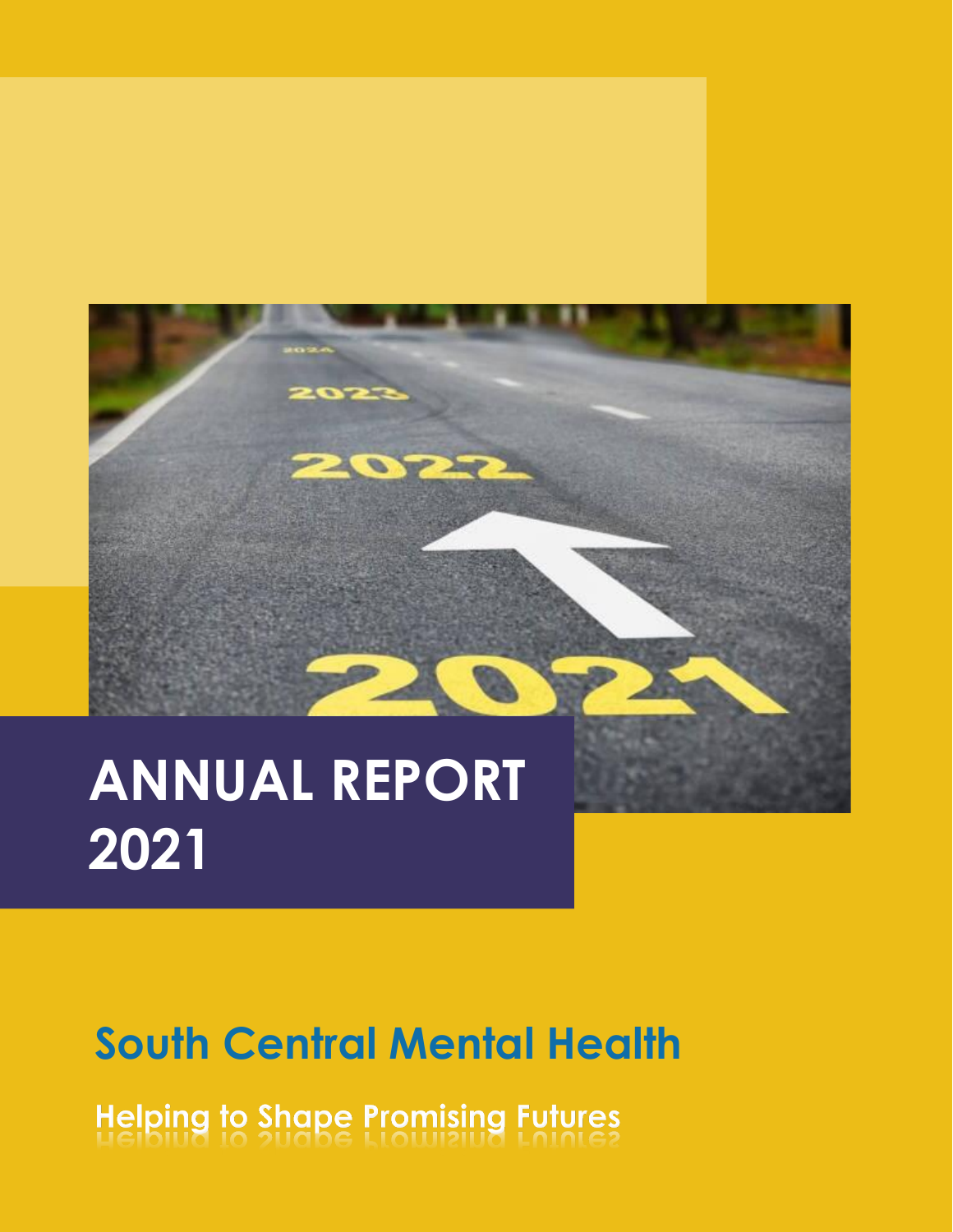### MESSAGE FROM THE EXECUTIVE DIRECTOR

60 years ago, when a group of citizens worked together to create what would become South Central Mental Health, it was amid heightened worldwide anxiety. Soviet missiles had been installed in Cuba. The world was also experiencing intense anxiety in 2021 as the pandemic raged on. Just like that group of citizens 60 years ago, people saw the need and contributed record amounts of funding to support our mission. I am always humbled when I reflect on the number of people committed to supporting mental health. People see the need and have the optimism to believe that their contributions will have a positive impact. Legislators and organizations at both the national and state level, while never in agreement on the method, have always had the shared goal of moving mental health and the CMHC system in a positive direction. Likewise, our County Commissioners and other county and local administrators. We work in partnership with a wide array of local organizations that all contribute to making better lives for our citizens. Our Board of Directors donate their time cheerfully to support our organization. Our managers and administrators work tirelessly to expand and improve the services we provide while also making sure that our providers are given the support they need to provide exceptional care for our patients. Our providers are a special breed, choosing to work with the most complex and challenging cases in our field because they love their work. It has become a cliché, but it really is the people that make the difference.

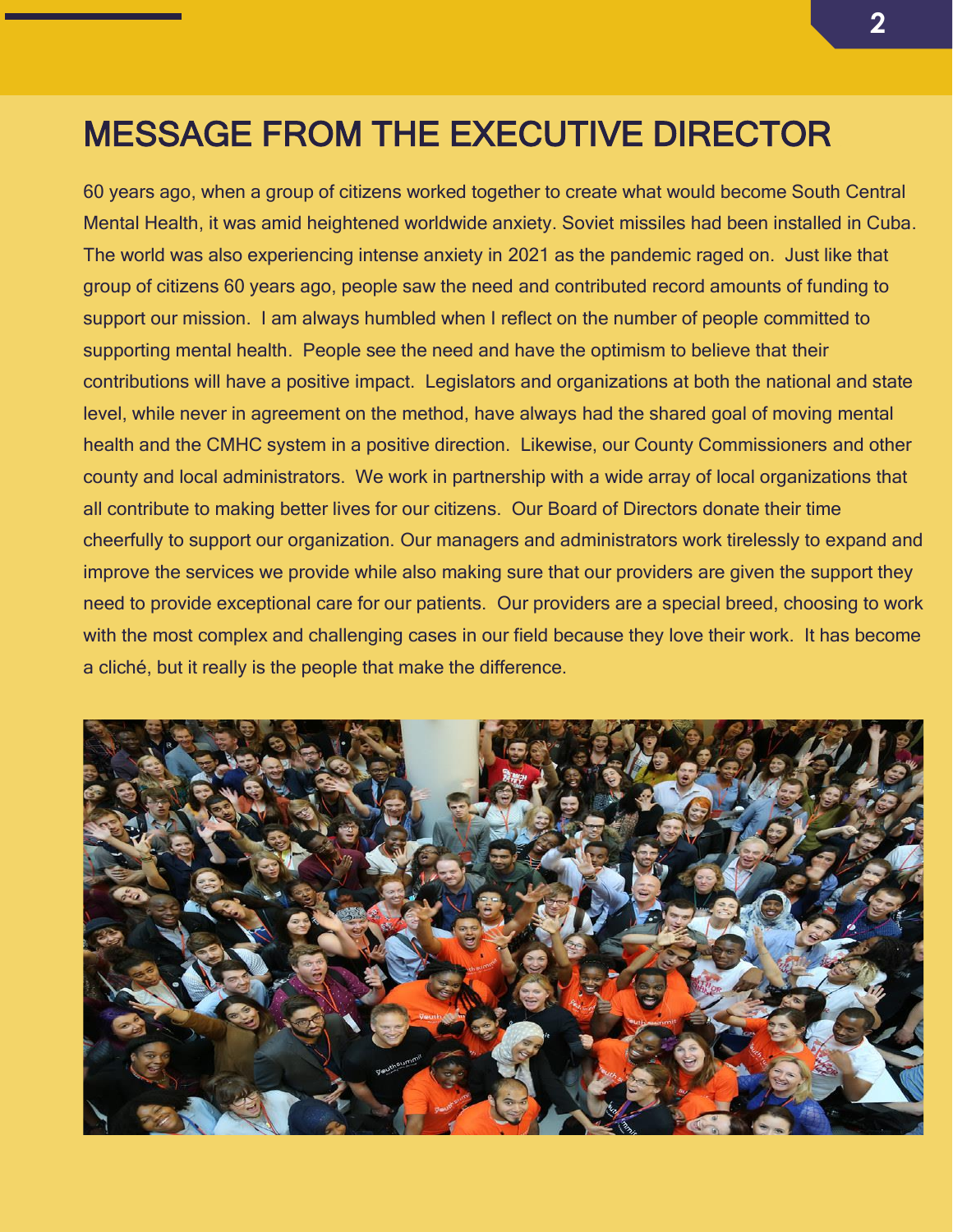### SERVICE HIGHLIGHTS

#### Persons Provided Direct Care: 3,837

We had a 9% increase in persons served over the previous year, during the height of Covid. It returns us to the yearly growth rate we were experiencing prior to 2017. (Our numbers were relatively flat in 2018-2019 before a 6% dip during 2020). We believe that the lack of growth was attributed to the large increase of private practice providers. The spike in 2021 is attributed to the increase in demand for services as well as higher number of persons without health insurance to pay for care.

#### Children receiving Direct Care Services: 1583

We had a 13% increase in children served from the previous year which continues a 6-year trend (excepting 2020). SCMH continues to increase the number of services that we provide in our public schools. In addition, we served 860 children with severe emotional disturbances, a 21% increase from the previous year. The need for these specialized services has risen by 187% in the past 6 years.

#### Adults with Severe Mental Illnesses Served: 400

The number of adults served with severe mental illnesses, such as schizophrenia, increased by 20% in the past year. There has been an 80% increase in the number of severe mentally ill served in the past 6 years. 20% of persons with a severe mental illness did not have insurance and were provided services free of charge.

#### Individuals Served with Crisis Services: 245

This number continues to decrease each year as we are better able to engage persons in need of mental health care into our services earlier in their illness. Also, our access to medication and specialized services has continued to expand, thus reducing the need. Most persons receiving these services are diverted from hospitalization and other intrusive interventions.

\$3,234,551 worth of our services were given free of charge or at a greatly reduced fee!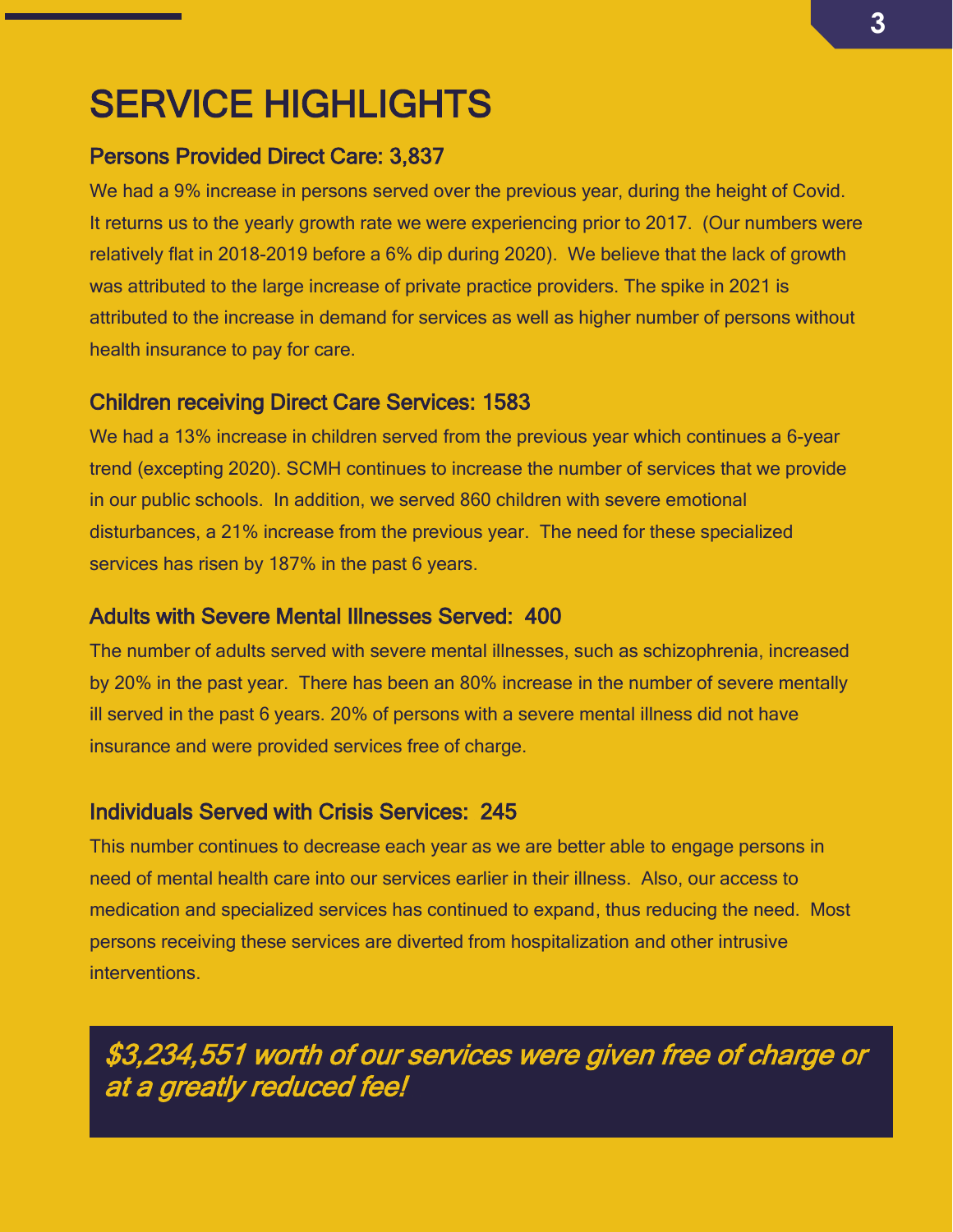### FINANCIAL STATEMENTS\*

#### Revenue, Gains & Other Support

| <b>Service Revenue</b>              | \$8,851,181              |
|-------------------------------------|--------------------------|
| <b>State Contracts</b>              | \$486,959                |
| <b>Paycheck Protection Program</b>  | \$1,388,700              |
| <b>Federal Covid Relief Funding</b> | \$357,913                |
| <b>Program Contracts</b>            | \$615,212                |
| <b>County Funding</b>               | \$120,000                |
| <b>Other Revenue</b>                | 94,062<br>$\mathbb{S}^-$ |
| <b>TOTAL REVENUE</b>                | \$11,914,027             |
|                                     |                          |

### **Expenses** Programs & Services  $$8,502,270$ Administrative Support/Operations  $$1,395,594$ TOTAL EXPENSES \$9,897,864

Revenue over Expenses **\$2,016,163** \*Unaudited

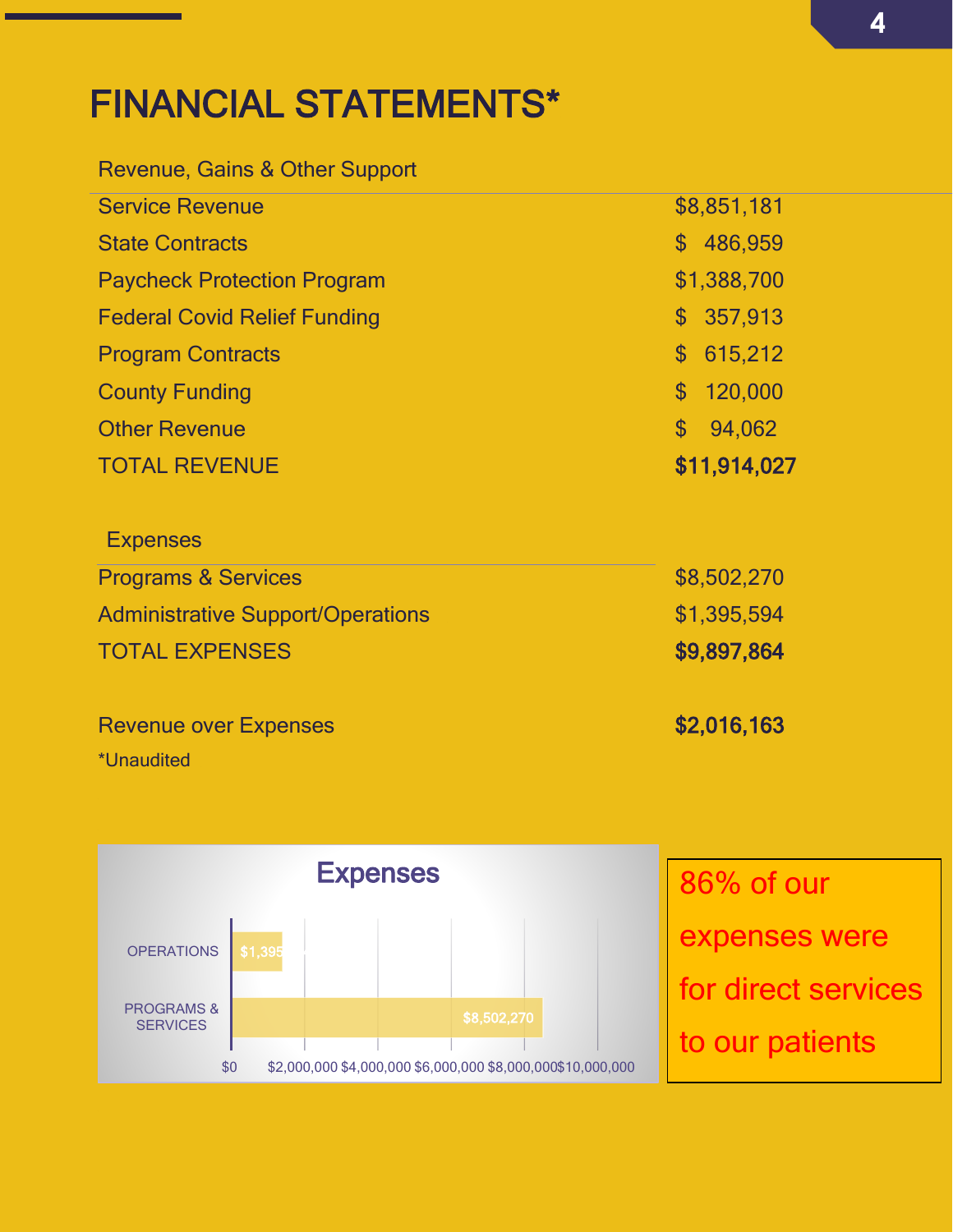### FINANCIAL SUMMARY

Revenue exceeded expenses by just over \$2 million in 2021. This profit margin of almost 17% was due in large part to funding received from the Payroll Protection Program and Federal Covid Relief money that was designated to assist persons impacted by the pandemic. Still, our financial strength as an organization continues to be demonstrated by revenue generated from direct services (75%) and contracts for specific programming (10%).

73% of our service revenue came from Medicaid in 2021. This does produce a financial drag on the organization in that Medicaid rates have not increased in close to two decades. Meanwhile, salary demands, and other costs have continued to climb. We are always exploring ways to better diversify our revenue streams to reduce risk due to any significant changes to the Medicaid system.

SCMH had \$1,113,685 in Capital Expenditures. The bulk of these expenses were for building a new therapeutic pre-school in Andover and additional clinic space in El Dorado. The center does not have any debt. Long standing infrastructure needs, which were compounded by exceptional growth over the past 15 years have finally been fully addressed. We believe that we are on very solid financial ground moving into the future and well prepared to meet the growing needs of the communities we serve.

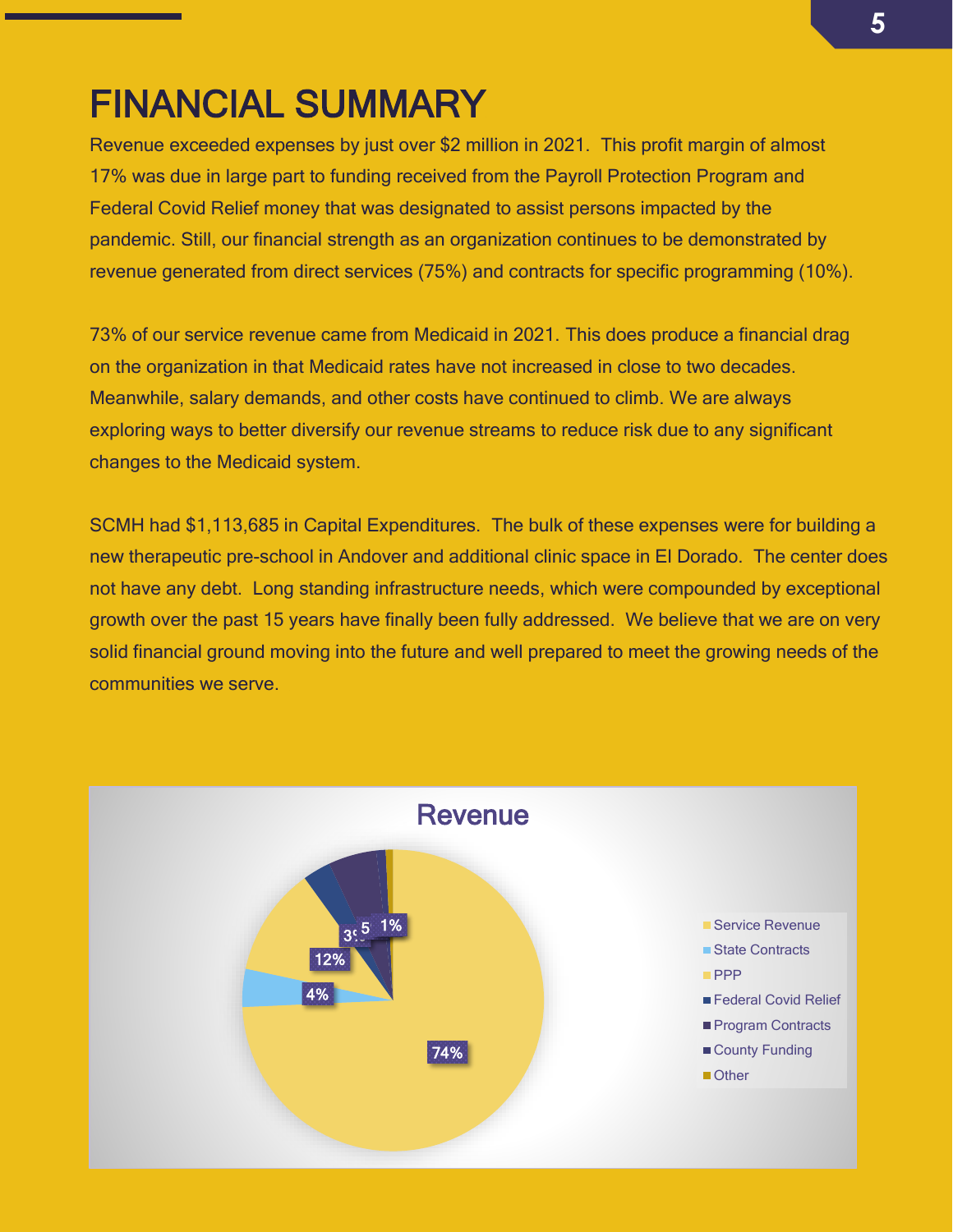### Incoming Director's Vision Statement



It is with a great deal of gratitude that I accept the responsibilities of becoming the next Executive Director for South Central Mental Health (SCMH). For the past 60-years SCMH has stood for excellence in the field of behavioral health care and provided exceptional treatment to those residing in Butler County. I sincerely thank our exiting Executive Director, Dan Rice, for his service to our agency and for the outstanding

care that SCMH has provided to our community under his leadership.

As SCMH progresses it is my vision to continue providing the same exceptional care our community has come to expect and rely upon. The next step in SCMH's evolution of excellence will be to gain recognition as a Certified Community Behavioral Health Clinic (CCBHC). As a CCBHC, SCMH will be identified as a facility specifically designed to provide our community with an all-inclusive range of substance use and mental health disorder services, especially for individuals who have the most complex needs. These individuals include (but are not limited to):

- Children experiencing serious emotional disturbances
- Individuals struggling with chronic addiction
- Those with mild/moderate substance use
- Individuals who have complex health profiles
- Adults who struggle with severe mental illness
- Individuals who struggle with mild/moderate mental illness
- Insured and uninsured individuals
- Members of the armed services/veterans
- Low income or underserved individuals/families

Although we live in unpredictable times the one thing that remains a constant is SCMH's dedication to provide exceptional care that result in a meaningful difference in the lives of individuals and families of Butler County.

Sincerely,

Michael T. Countryman MS LCPC LCAC Executive Director